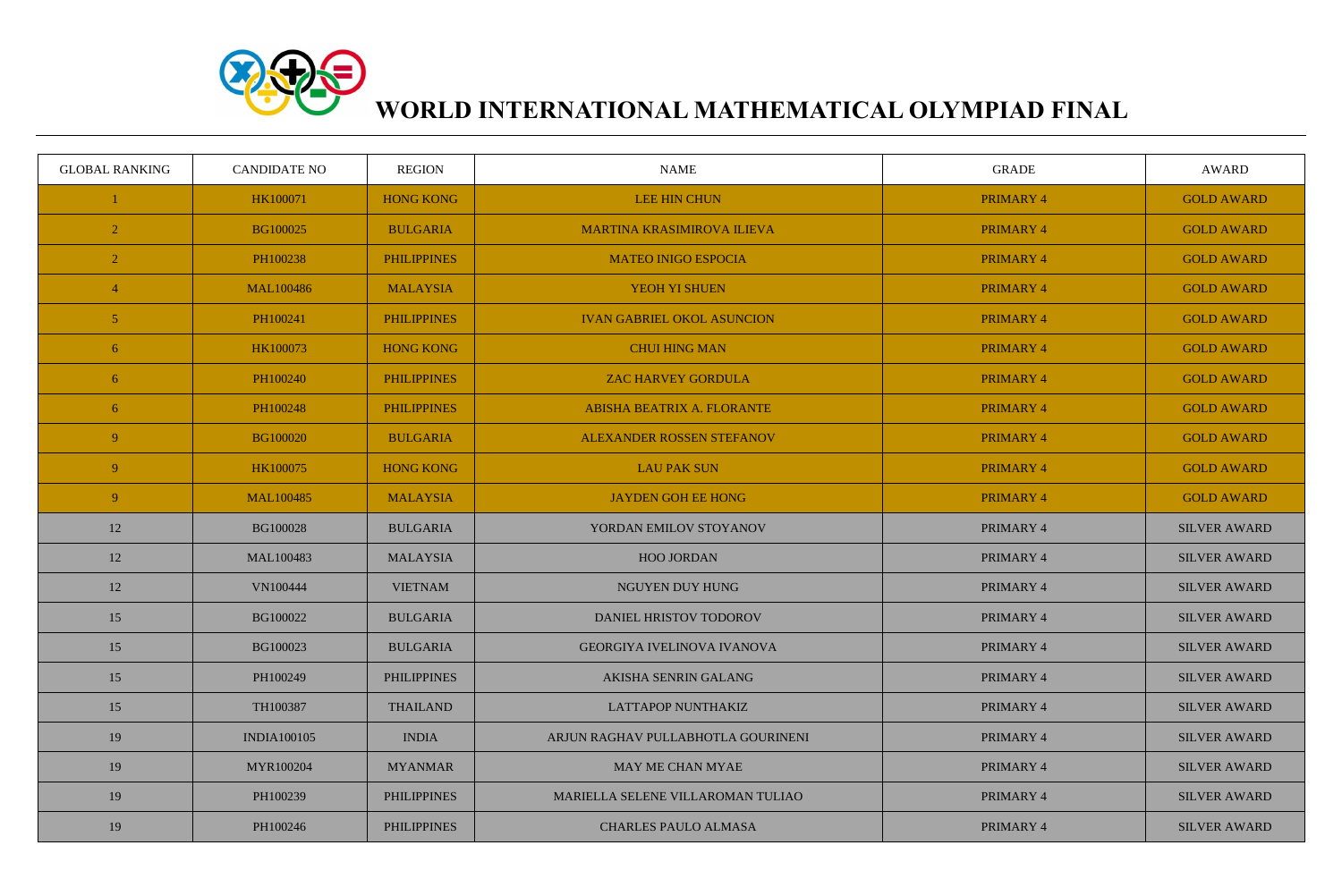

## **WORLD INTERNATIONAL MATHEMATICAL OLYMPIAD FINAL**

| 23              | <b>BG100026</b>   | <b>BULGARIA</b>    | NIKOLAY NIKOLAEV RADEV           | PRIMARY 4        | <b>BRONZE AWARD</b> |
|-----------------|-------------------|--------------------|----------------------------------|------------------|---------------------|
| 23              | <b>INDO100162</b> | <b>INDONESIA</b>   | <b>JAUHARA NABILA LESTARI</b>    | PRIMARY 4        | <b>BRONZE AWARD</b> |
| 23              | <b>MAL100482</b>  | <b>MALAYSIA</b>    | <b>HEW JOE-VI</b>                | PRIMARY 4        | <b>BRONZE AWARD</b> |
| 23              | <b>MYR100206</b>  | <b>MYANMAR</b>     | <b>ARKAR MYINT MO</b>            | PRIMARY 4        | <b>BRONZE AWARD</b> |
| 23              | PH100237          | <b>PHILIPPINES</b> | <b>KENZIE TIMOTHY M. ONG</b>     | <b>PRIMARY 4</b> | <b>BRONZE AWARD</b> |
| 23              | PH100252          | <b>PHILIPPINES</b> | DENN ETHAN JOSH A. CASTRO        | PRIMARY 4        | <b>BRONZE AWARD</b> |
| 23              | PH100253          | <b>PHILIPPINES</b> | PRINCESS ABBEY CZIARAH A. AQUINO | PRIMARY 4        | <b>BRONZE AWARD</b> |
| 23              | TH100385          | <b>THAILAND</b>    | NATTHASAK PATANASIRIMONGKOL      | PRIMARY 4        | <b>BRONZE AWARD</b> |
| 31              | <b>BG100024</b>   | <b>BULGARIA</b>    | <b>MARIYA ANDONOVA DONEVA</b>    | PRIMARY 4        | <b>BRONZE AWARD</b> |
| 31              | HK100079          | <b>HONG KONG</b>   | <b>LAU TSZ HIM ROBBIE</b>        | PRIMARY 4        | <b>BRONZE AWARD</b> |
| 31              | <b>INDO100164</b> | <b>INDONESIA</b>   | WILLIAM FREDEURICH HALIM         | PRIMARY 4        | <b>BRONZE AWARD</b> |
| 31              | <b>INDO100161</b> | <b>INDONESIA</b>   | <b>ABDUL AALA THASDEEQUE</b>     | PRIMARY 4        | <b>BRONZE AWARD</b> |
| 31              | PH100242          | <b>PHILIPPINES</b> | KATE MARIE RODRIGUEZ AQUINO      | PRIMARY 4        | <b>BRONZE AWARD</b> |
| 36              | <b>INDO100163</b> | <b>INDONESIA</b>   | <b>SEBASTIAN ARRIAN MIKAEL</b>   | PRIMARY 4        | <b>BRONZE AWARD</b> |
| 36              | <b>MAL100484</b>  | <b>MALAYSIA</b>    | <b>JAIRUS TAN ERN XUAN</b>       | PRIMARY 4        | <b>BRONZE AWARD</b> |
| 36 <sup>°</sup> | PH100247          | <b>PHILIPPINES</b> | ZEUS KIAN N. FAJARDO             | PRIMARY 4        | <b>BRONZE AWARD</b> |
| 36              | TH100386          | <b>THAILAND</b>    | <b>KANTAPHAT AUENGAREE</b>       | PRIMARY 4        | <b>BRONZE AWARD</b> |
| 40              | <b>HK100070</b>   | <b>HONG KONG</b>   | <b>WAN SANDY</b>                 | PRIMARY 4        | <b>BRONZE AWARD</b> |
| 40              | HK100072          | <b>HONG KONG</b>   | <b>SO TSZ YU TIFFANY</b>         | PRIMARY 4        | <b>BRONZE AWARD</b> |
| 40              | HK100077          | <b>HONG KONG</b>   | <b>LAI CHING YAU</b>             | PRIMARY 4        | <b>BRONZE AWARD</b> |
| 40              | PH100245          | <b>PHILIPPINES</b> | <b>AUSTIN LANCE R. NALAZA</b>    | PRIMARY 4        | <b>BRONZE AWARD</b> |
| 40              | PH100244          | <b>PHILIPPINES</b> | <b>OVIE GABRIELLE B. CALUYA</b>  | PRIMARY 4        | <b>BRONZE AWARD</b> |
| 40              | TH100383          | <b>THAILAND</b>    | <b>CHAINARONG THIPMANEE</b>      | PRIMARY 4        | <b>BRONZE AWARD</b> |
| 46              | PH100243          | <b>PHILIPPINES</b> | <b>ENZO A. HERNANDEZ</b>         | PRIMARY 4        | <b>BRONZE AWARD</b> |